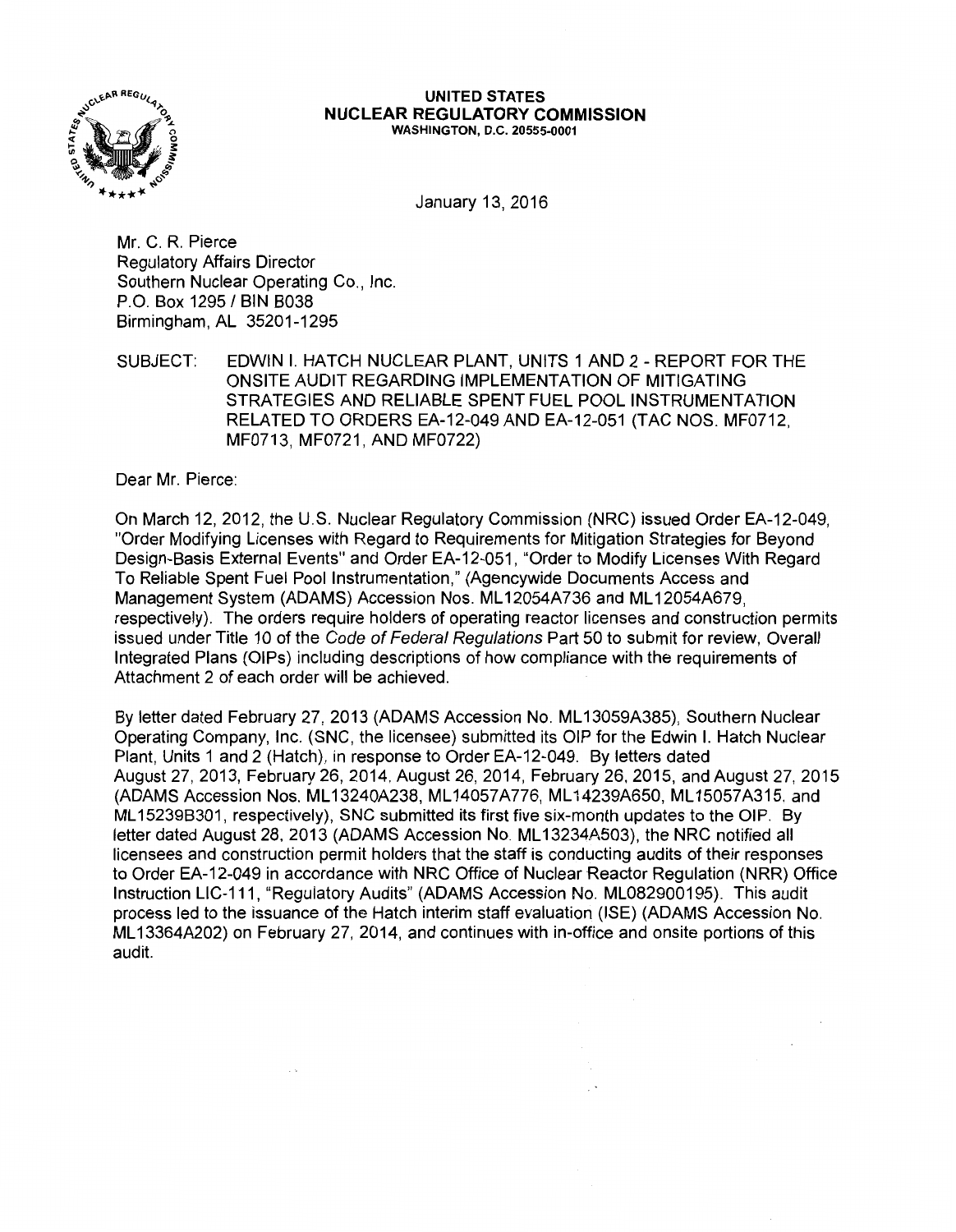#### C. Pierce - 2 -

By letter dated February 27, 2013 (ADAMS Accession No. ML 13059A389), the licensee submitted its OIP for Hatch in response to Order EA-12-051. By letter dated August 1, 2013 (ADAMS Accession No. ML 13203A 118), the NRC staff sent a request for additional information (RAI) to the licensee. By letters dated August 27, 2013, August 29, 2013, February 26, 2014, August 26, 2014, February 26, 2015, and August 27, 2015 (ADAMS Accession Nos. ML 13240A236, ML 13242A293, ML 14057A778, ML 14239A298, ML 15057A273, and ML 15239B262, respectively), the licensee submitted its RAI responses and six-month updates to the OIP. The NRC staff's review of these submittals led to the issuance of the Hatch ISE and RAI dated October 28, 2013 (ADAMS Accession No. ML 13294A529). By letter dated March 26, 2014 (ADAMS Accession No. ML 14083A620), the NRC notified all licensees and construction permit holders that the staff is conducting in-office and onsite audits of their responses to Order EA-12-051 in accordance with NRC NRR Office Instruction LIC-111, as discussed above.

The ongoing audits allow the staff to review open and confirmatory items from the mitigation strategies ISE, RAI responses from the spent fuel pool instrumentation (SFPI) ISE, the licensee's integrated plans, and other audit questions. Additionally, the staff gains a better understanding of submitted and updated information, audit information provided on ePortals, and preliminary Overall Program Documents/Final Integrated Plans while identifying additional information necessary for the licensee to supplement its plan and staff potential concerns.

In support of the ongoing audit of the licensee's OIPs, as supplemented, the NRC staff conducted an onsite audit at Hatch from October 26 - 29, 2015, per the audit plan dated September 29, 2015 (ADAMS Accession No. ML15266A345). The purpose of the onsite portion of the audit was to provide the NRC staff the opportunity to continue the audit review and gain key insights most easily obtained at the plant as to whether the licensee is on the correct path for compliance with the Mitigation Strategies and SFPI orders. The onsite activities included detailed analysis and calculation discussion, walk-throughs of strategies and equipment laydown, visualization of portable equipment storage and deployment, staging and deployment of offsite equipment, and physical sizing and placement of SFPI equipment.

The enclosed audit report provides a summary of the activities for the onsite audit portion. Additionally, this report contains attachments listing the attendees and documents reviewed by the staff while onsite.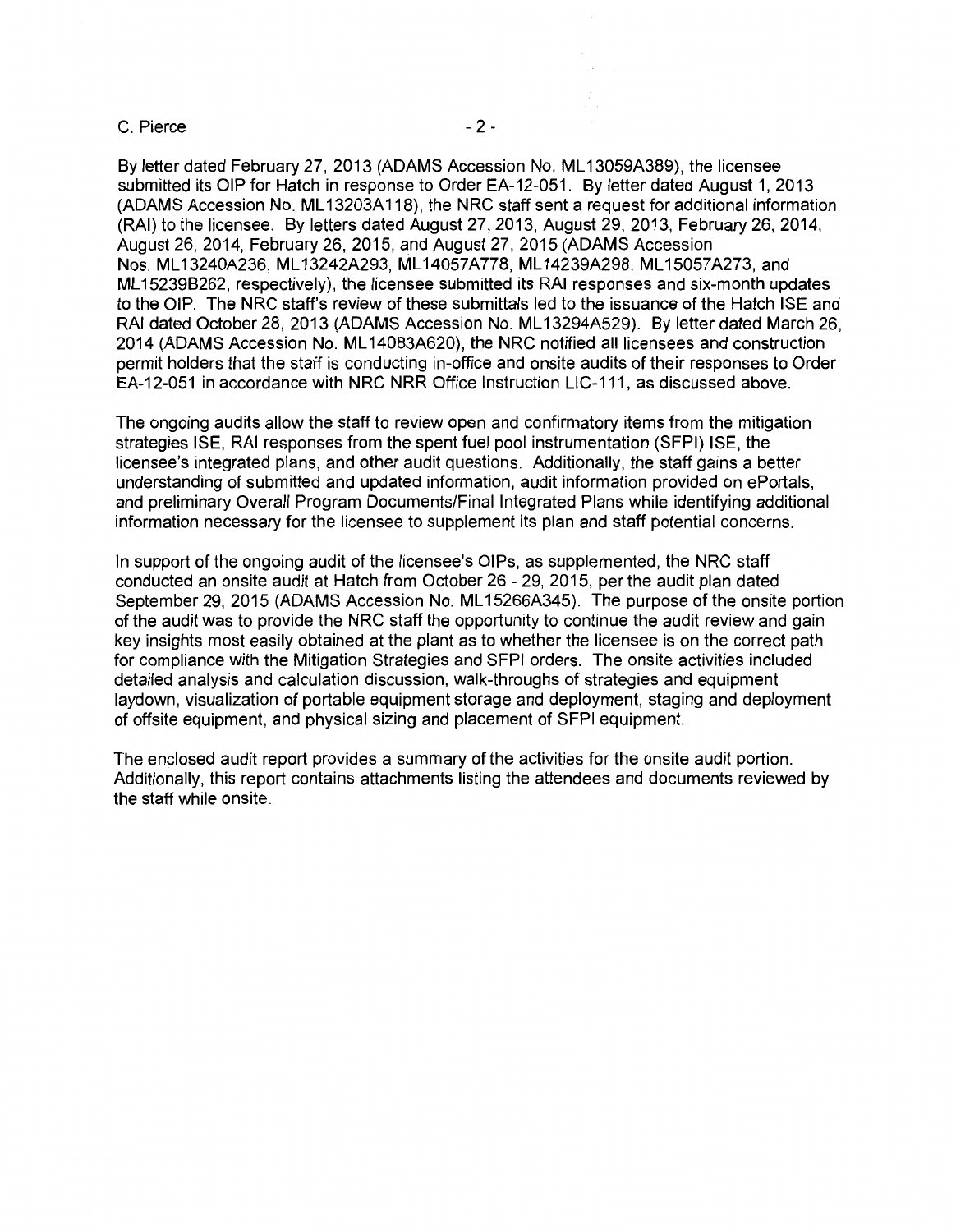C. Pierce - 3 -

If you have any questions, please contact me at 301-415-5888 or by e-mail at Jason.Paige@nrc.gov.

Singerely,  $U\setminus U$  for

Jason C. Paige, Project Manager Orders Management Branch Japan Lessons-Learned Division Office of Nuclear Reactor Regulation

Docket Nos. 50-321 and 50-366

Enclosure: Audit report

cc w/encl: Distribution via Listserv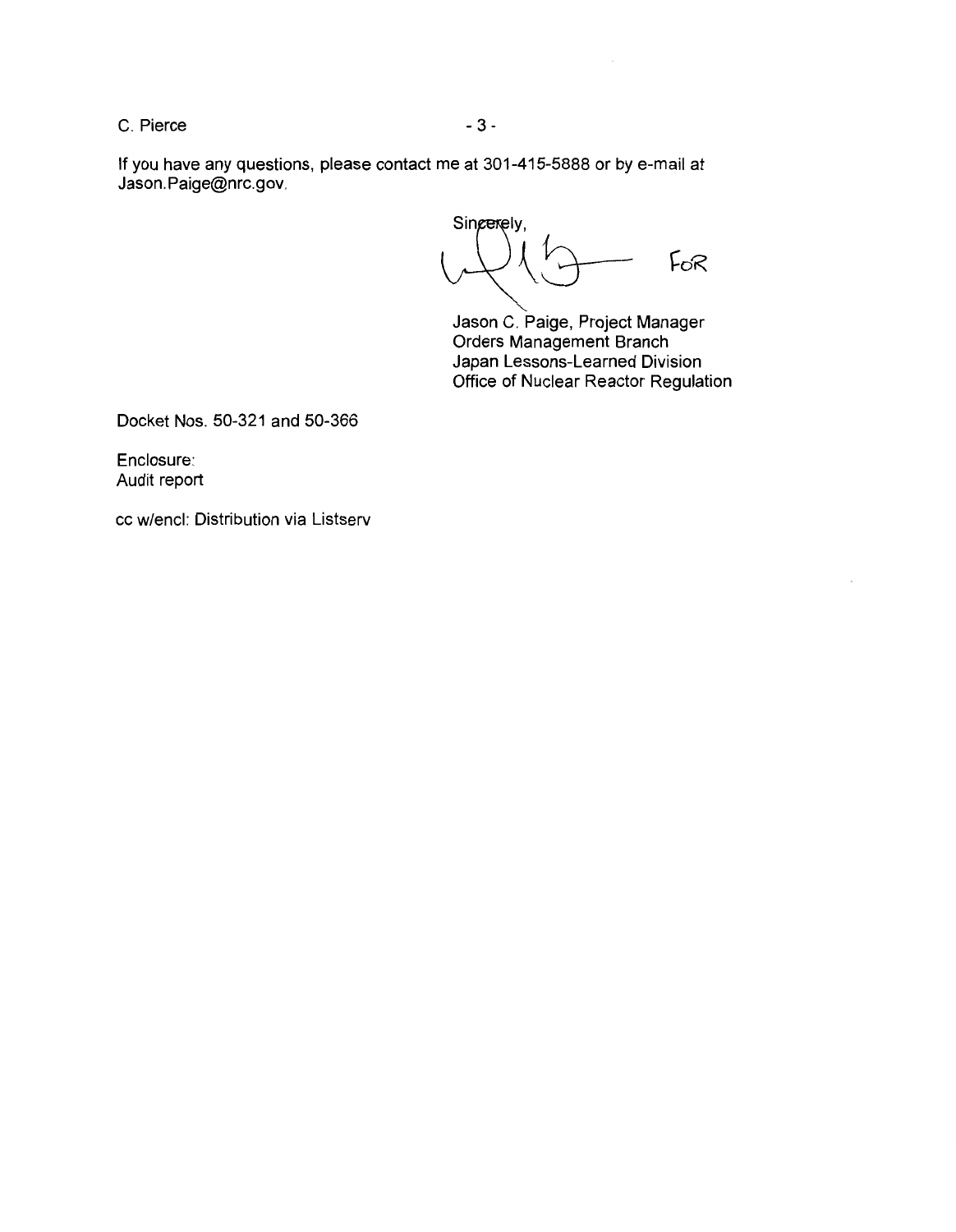

## AUDIT REPORT BY THE OFFICE OF NUCLEAR REACTOR REGULATION

### RELATED TO ORDERS EA-12-049 AND EA-12-051 MODIFYING LICENSES

### WITH REGARD TO REQUIREMENTS FOR

### MITIGATION STRATEGIES FOR BEYOND-DESIGN-BASIS EXTERNAL EVENTS

### AND RELIABLE SPENT FUEL POOL INSTRUMENTATION

### SOUTHERN NUCLEAR OPERATING COMPANY

### EDWIN I. HATCH NUCLEAR PLANT. UNITS 1 AND 2

### DOCKET NOS. 50-321 AND 50-366

### BACKGROUND AND AUDIT BASIS

On March 12, 2012, the U.S. Nuclear Regulatory Commission (NRC) issued Order EA-12-049, "Order Modifying Licenses with Regard to Requirements for Mitigation Strategies for Beyond Design-Basis External Events" and Order EA-12-051, "Order to Modify Licenses With Regard To Reliable Spent Fuel Pool Instrumentation,'' (Agencywide Documents Access and Management System (ADAMS) Accession Nos. ML 12054A736 and ML 12054A679, respectively). The orders require holders of operating reactor licenses and construction permits issued under Title 10 of the Code of Federal Regulations Part 50 to submit for review, Overall Integrated Plans (OIPs) including descriptions of how compliance with the requirements of Attachment 2 of each order will be achieved.

By letter dated February 27, 2013 (ADAMS Accession No. ML 13059A385), Southern Nuclear Operating Company, Inc. (SNC, the licensee) submitted its OIP for the Edwin I. Hatch Nuclear Plant, Units 1 and 2 (Hatch), in response to Order EA-12-049. By letters dated August 27, 2013, February 26, 2014, August 26. 2014, February 26, 2015, and August 27, 2015 (ADAMS Accession Nos. ML 13240A238, ML 14057A776, ML 14239A650, ML 15057A315, and ML 15239B301, respectively), SNC submitted its first five six-month updates to the OIP. By letter dated August 28, 2013 (ADAMS Accession No. ML13234A503), the NRC notified all licensees and construction permit holders that the staff is conducting audits of their responses to Order EA-12-049 in accordance with NRC Office of Nuclear Reactor Regulation (NRR) Office Instruction LIC-111, "Regulatory Audits" (ADAMS Accession No. ML082900195). This audit process led to the issuance of the Hatch interim staff evaluation (ISE) (ADAMS Accession No. ML 13364A202) on February 27, 2014, and continues with in-office and onsite portions of this audit.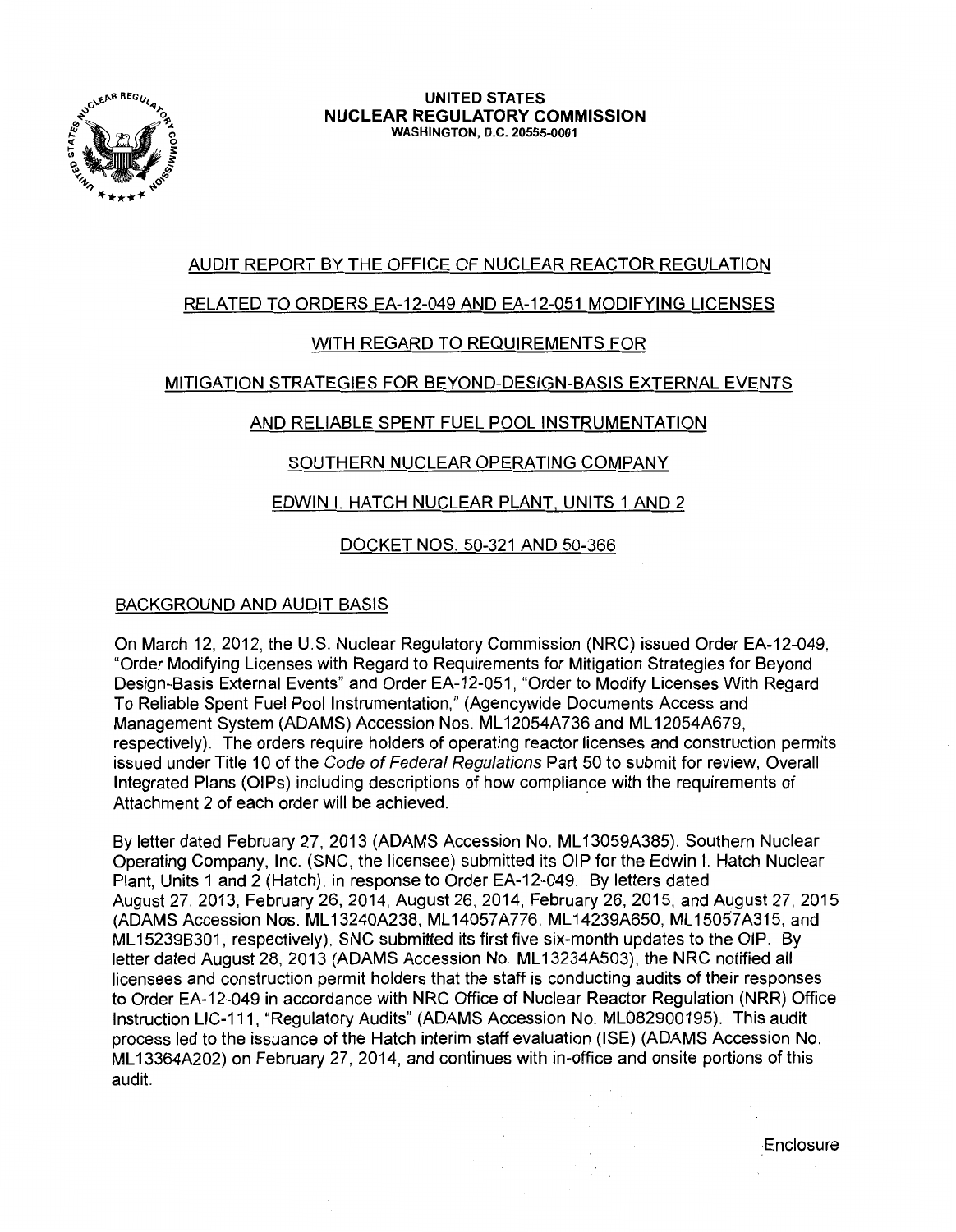By letter dated February 27, 2013 (ADAMS Accession No. ML 13059A389), the licensee submitted its OIP for Hatch in response to Order EA-12-051. By letter dated August 1, 2013 (ADAMS Accession No. ML 13203A 118), the NRC staff sent a request for additional information (RAI) to the licensee. By letters dated August 27, 2013, August 29, 2013, February 26, 2014, August 26, 2014, February 26, 2015, and August 27, 2015 (ADAMS Accession Nos. ML 13240A236, ML 13242A293, ML 14057 A778, ML 14239A298, ML 15057 A273, and ML 15239B262, respectively), the licensee submitted its RAI responses and six-month updates to the OIP. The NRC staff's review of these submittals led to the issuance of the Hatch ISE and RAI dated October 28, 2013 (ADAMS Accession No. ML 13294A529). By letter dated March 26, 2014 (ADAMS Accession No. ML 14083A620), the NRC notified all licensees and construction permit holders that the staff is conducting in-office and onsite audits of their responses to Order EA-12-051 in accordance with NRC NRR Office Instruction LIC-111, as discussed above.

The ongoing audits allow the staff to review open and confirmatory items from the mitigation strategies ISE, RAI responses from the spent fuel pool instrumentation (SFPI) ISE, the licensee's integrated plans, and other audit questions. Additionally, the staff gains a better understanding of submitted and updated information, audit information provided on ePortals, and preliminary Overall Program Documents (OPDs)/Final Integrated Plans (FIPs) while identifying additional information necessary for the licensee to supplement its plan and staff potential concerns.

In support of the ongoing audit of the licensee's OIPs, as supplemented, the NRC staff conducted an onsite audit at Hatch from October 26 - 29, 2015, per the audit plan dated September 29, 2015 (ADAMS Accession No. ML15266A345). The purpose of the onsite portion of the audit was to provide the NRC staff the opportunity to continue the audit review and gain key insights most easily obtained at the plant as to whether the licensee is on the correct path for compliance with the Mitigation Strategies and SFPI orders. The onsite activities included detailed analysis and calculation discussion, walk-throughs of strategies and equipment laydown, visualization of portable equipment storage and deployment, staging and deployment of offsite equipment, and physical sizing and placement of SFPI equipment.

Following the licensee's declarations of order compliance, the NRC staff will evaluate the OIPs, as supplemented, the resulting site-specific OPDs/FIPs, and, as appropriate, other licensee submittals based on the requirements in the orders. For Order EA-12-049, the staff will make a safety determination regarding order compliance using the Nuclear Energy Institute (NEI) guidance document NEI 12-06, "Diverse and Flexible Coping Strategies (FLEX) Implementation Guide" issued in August, 2012 (ADAMS Accession No. ML 12242A378), as endorsed, by NRC Japan Lessons-Learned Directorate (JLD) interim staff guidance (ISG) JLD-ISG-2012-01 "Compliance with Order EA-12-049, 'Order Modifying Licenses with Regard to Requirements for Mitigation Strategies for Beyond-Design-Basis External Events"' (ADAMS Accession No. ML 12229A174) as providing one acceptable means of meeting the order requirements. For Order EA-12-051, the staff will make a safety determination regarding order compliance using the NEI guidance document NEI 12-02, Revision 1, "Industry Guidance for Compliance with NRC Order EA-12-051, 'To Modify Licenses with Regard to Reliable Spent Fuel Pool Instrumentation"' (ADAMS Accession No. ML 12240A307), as endorsed, with exceptions and clarifications, by NRC JLD-ISG-2012-03 "Compliance with Order EA-12-051, 'Reliable Spent Fuel Pool Instrumentation"' (ADAMS Accession No. ML 12221A339) as providing one acceptable means of meeting the order requirements. Should the licensee propose an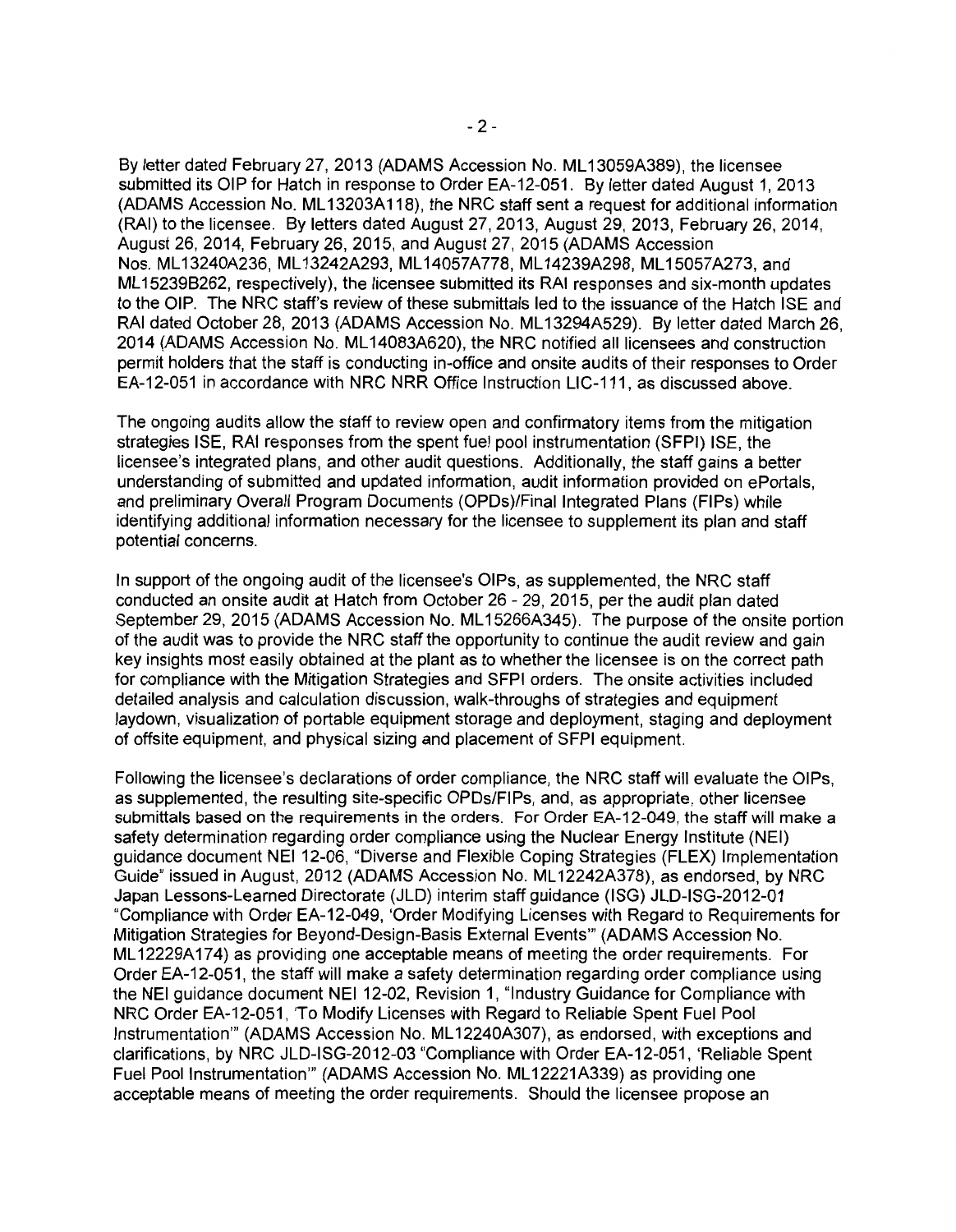alternative strategy or other method deviating from the guidance, additional staff review will be required to evaluate if the alternative strategy complies with the applicable order.

#### AUDIT ACTIVITIES

The onsite audit was conducted at the Hatch facility from October 26, 2015, through October 29, 2015. The NRC audit team staff was as follows:

| Title                       | <b>Team Member</b>       |
|-----------------------------|--------------------------|
| Team Lead / Project Manager | Jason Paige              |
| <b>Technical Support</b>    | <b>Garry Armstrong</b>   |
| <b>Technical Support</b>    | <b>Matthew McConnell</b> |
| <b>Technical Support</b>    | Joshua Miller            |
| <b>Technical Support</b>    | Duc Nguyen               |
| <b>Technical Support</b>    | <b>Bruce Heida</b>       |

The NRC staff executed the onsite portion of the audit per the three part approach discussed in the September 29, 2015, plan, to include conducting a tabletop discussion of the site's integrated mitigating strategies compliance program, a review of specific technical review items, and discussion of specific program topics. Activities that were planned to support the above included detailed analysis and calculation discussions, walk-throughs of strategies and equipment laydown, visualization of portable equipment storage and deployment, staging and deployment of offsite equipment, and physical sizing and placement of SFPI equipment.

#### AUDIT SUMMARY

#### 1.0 Entrance Meeting (October 26. 2015)

At the audit entrance meeting, the NRC staff audit team introduced itself followed by introductions from the licensee's staff. The NRC audit team provided a brief overview of the audit's objectives and anticipated schedule.

#### 2.0 Integrated Mitigating Strategies Compliance Program Overview

Per the audit plan and as an introduction to the site's program, the licensee provided a presentation to the NRC audit team titled "Hatch FLEX Presentation." The licensee provided an overview of its strategy to maintain core cooling, containment, and SFP cooling in the event of a beyond-design-basis external event (BDBEE), and the plant modifications being done in order to implement the strategies. Also presented was the design and location of the FLEX equipment storage facility, the FLEX equipment that would be stored there, the interface with the National SAFER Response Centers (NSRCs), and the spent fuel pool level indication modification.

#### 3.0 Onsite Audit Technical Discussion Topics

Based on the audit plan, and with a particular emphasis on the Part 2 "Specific Technical Review Items," the NRC staff technical reviewers conducted interviews with licensee technical staff, site walk-downs, and detailed document review for the items listed in the plan.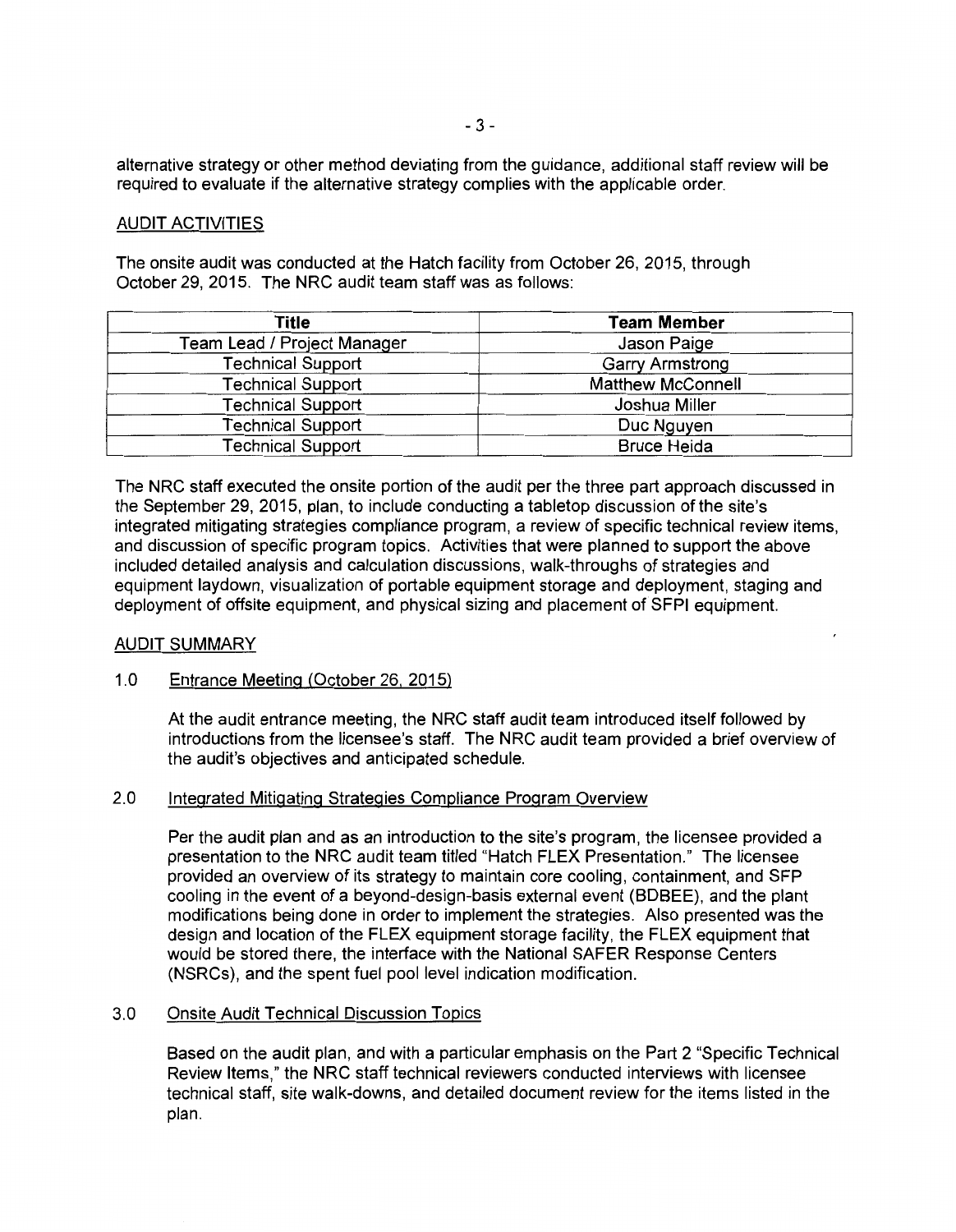#### 3.1 Reactor Systems Technical Discussions and Walk-Downs

The NRC staff reviewed the licensee's modeling of an extended loss of all alternating current (ac) power (ELAP) for Hatch and its ability to mitigate the event, including the computer code Modular Accident Analysis Program (MAAP) used and input parameters assumed to generate the results of the analysis. The licensee noted that the MAAP analysis was carried out in accordance with EPRI 3002001785, "Use of Modular Accident Analysis Program (MAAP) in Support of Post-Fukushima Applications," dated June 2013. In addition, the licensee indicated that EPRI later released the BWR (boiling water reactor] roadmap EPRI 3002002749, "Technical Basis for Establishing Success Timelines in Extended Loss of AC Power Scenarios in Boiling Water Reactors Using MAAP4." The licensee followed the BWR template for Hatch using site specific information. The licensee's analysis confirmed that the collapsed vessel level would not fall below the top of active fuel, and confirmed that the cooldown rate for the primary system would remain within the technical specification limits.

### 3.2 Electrical Technical Discussions and Walk-Downs

The NRC staff reviewed Hatch's load shedding procedures, FLEX diesel generator (DG) sizing calculations, manufacturer's specifications, and FLEX Support Guidelines (FSGs) to confirm that they are of sufficient capacity to supply the expected loads. The licensee calculated that the direct current system can provide power to the required BDBEE loads for at least 13 hours given that load shedding is completed within 75 minutes of an ELAP being declared. The licensee plans to connect the FLEX DGs within 10 hrs. The licensee indicated that Hatch's Phase 2 electrical strategy is to connect the FLEX DGs directly to the 600 V busses. The alternate strategy is to connect directly to the battery charger disconnects using cables. For Phase 3, the licensee can connect the NSRC DGs to the 4160 V busses 1E and 2E. The alternate strategy is to connect the DGs to the 4160 V busses 1G and 2G. The licensee noted that the Phase 2 DGs have been checked for phase rotation in comparison to plant typical rotation. In addition, color coding of the extension cables has been used to ensure that proper phase rotation will be achieved when cables are connected from the pigtails supplied on the generator to the connections at the breaker into the plant electrical supply. Lastly, the licensee generated a corrective action to enhance or verify that any and all procedures developed for connecting a DG received from the NSRCs will be checked for proper phase rotation prior to being placed in service to supply plant electrical loads during an ELAP event.

### 3.3 SFPI Technical Discussions and Walk-Downs

The NRC staff walked down the SFP area, SFPI locations, and related equipment mounting areas. No concerns were identified during the walk-downs. The staff also reviewed the associated calibration, maintenance, and test procedures for the SFP level instrumentation.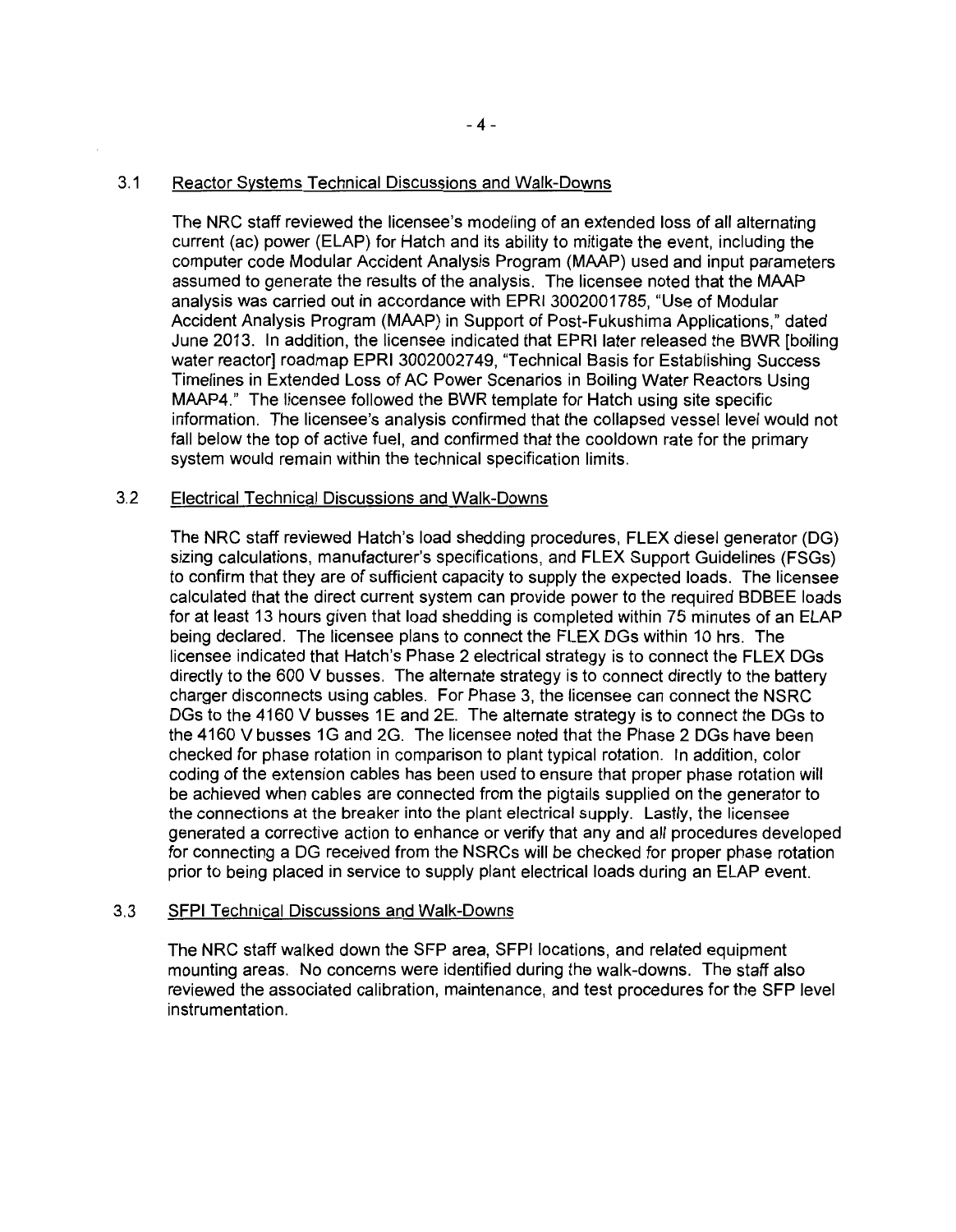#### 3.4 Other Technical Discussion Areas and Walk-Downs

- a. The staff reviewed design documents of the FLEX equipment storage location to verify that adequate capability would exist to mitigate a BDBEE. In addition, the staff walked down the storage location of the FLEX equipment. The licensee indicated that the storage location for the FLEX portable equipment will be the new FLEX dome, which is designed to protect the equipment from all external hazards as described in NEI 12-06. Originally, the licensee's strategy included two FLEX storage locations, therefore, the licensee stated that the evaluation for axis of separation for multiple locations is no longer needed with the new FLEX dome in place, which can protect from tornado missiles and design basis high wind events.
- b. The staff reviewed the FLEX connection points to verify that at least one connection point is accessible through a seismically robust structure. The water source (i.e.,Altamaha River) for the core cooling and SFP cooling strategies is supplied by the FLEX pumps to the seismically qualified residual heat removal service water (RHRSW) piping via FLEX connections within the intake structure valve pit. The existing missile shield grating protects these connections and the associated piping. A new permanent platform is provided to allow plant personnel to access the new FLEX inlet valves in the intake structure valve pit. In addition, a new ladder is installed to allow plant personnel access to the new FLEX connections. The new platform and ladder are installed in a seismic Category I structure (Intake Structure), as well as in the vicinity of existing safety-related piping and valves. Permanent conduits are installed and routed from the 600 V bus inside the control building to a seismically mounted FLEX connection box (one per unit) in the west cableway. Two seismically robust, wind-rated, missileprotected penetrations (one per division) have been installed to provide protection to the new connection box located inside the west cableway, near the penetration.
- c. The staff walked down the deployment routes and the debris removal equipment. The licensee indicated that the primary and alternate routes for transporting FLEX equipment have been established. Debris removal will be accomplished using a front loader. The licensee evaluated the potential obstacles to ensure that the front loader is capable of removing all potential debris. Four hours has been allocated for debris removal as documented in the Hatch Phase 2 staffing study. The front loader will be stored in the FLEX Dome along with a freightliner truck and an additional truck to haul vehicles.
- d. The staff reviewed the hydraulic analysis for the FLEX pumps and hoses used for all areas for makeup after an ELAP. The licensee provided the calculations for the primary and alternative connections and hydraulic analyses for the hose runs for reactor pressure vessel (RPV) and SFP makeup. The licensee intends to use the FLEX pump for condensate tank makeup after the 7.5 hour timeframe for makeup to the RPV via RCIC. Alternatively, the FLEX pump can be staged near the Intake Structure in order to take suction from the Altamaha River for injection into the RPV via RHRSW piping to RHR.. In the hydraulic analysis, the licensee concluded that the FLEX pump is capable of satisfying the minimum required flow to both units for makeup to the RPV and SFP during an ELAP event. The licensee also provided the hose lengths needed to maintain the minimum flow requirement, since the strategy accounts for both makeup functions to occur together when the RHRSW is the makeup source.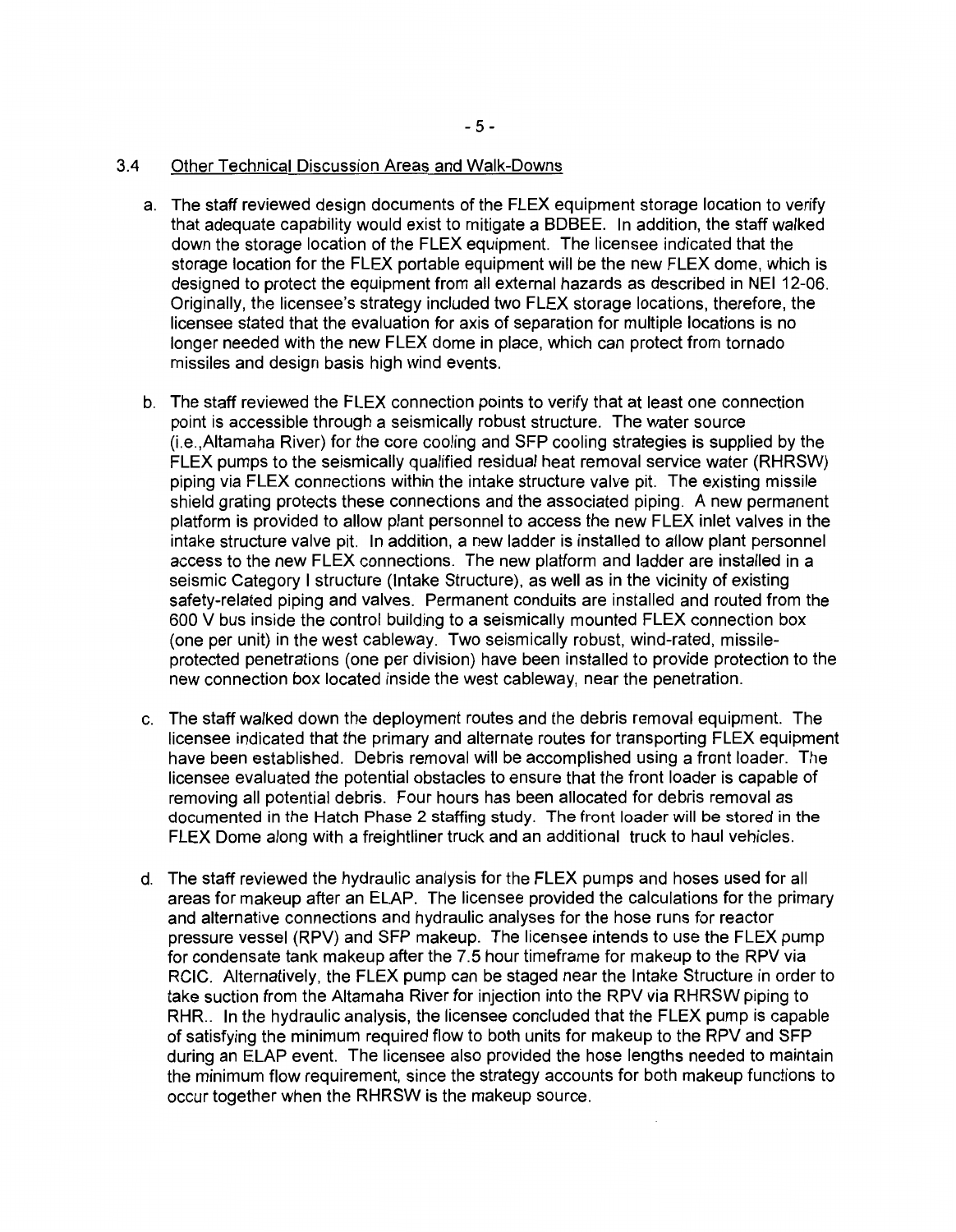- e. The staff reviewed the robustness of the condensate storage tanks (CSTs). The licensee stated that the CSTs are credited for the use of the reactor core isolation cooling (RCIC) and high pressure coolant injection (HPCI) suctions for injection due to the tanks being protected from tornado missiles and seismic hazards. The enclosure walls surrounding the tanks provide protection from tornado missiles and are designed as seismic Category I structures. The CST is designed to prevent the usage of a credited amount of water in the tank by systems other than RCIC and HPCI. Instrumentation and controls, system piping and valves associated with the RCIC and HPCI suction swap-over function are safety grade and seismic, and are qualified for all potential ELAP events. The suction valves will be aligned according to existing procedures, either from the main control room or a remote control panel. The licensee noted that although other water sources are available for CST makeup, the Altamaha River would be the primary source of makeup utilizing the FLEX pumps once the CST inventory is depleted after 10 hours.
- f. The licensee plans to replenish water supplies by using portable FLEX pumps taking suction from the Ultimate Heat Sink (Altamaha River). The staff verified that the FLEX pumps and hoses will remain unhindered and clear of debris accumulation due to the pumps taking suction from an untreated water source. The licensee described the FLEX pump as being designed with two submersible pumps, in which both submersible pumps operate during the operation of the main pump. Each submersible pump is encased in a mesh screen cage, thereby limiting the size of debris that can be sucked into the pump. Each submersible pump supplies enough flow for both units' FLEX needs, therefore, if one submersible pump becomes completely clogged, the other is sufficient to supply the main pump with the necessary flow. These pumps are required to be in service at 10 hours after the initiation of the ELAP. Supplemental personnel begin arriving at 6 hours after the start of the ELAP, which allows for adequate manpower to remove a submersible pump from the river and clean the pump casing and return it to the river. Each submersible pump has individual hydraulic lines used to power the pump and each pump has two discharge pipes supplying the main pump. The licensee noted that the design of pumps prevents an issue with one pump from debilitating the other.

### 4.0 Exit Meeting (October 29. 2015)

The NRC staff audit team conducted an exit meeting with the licensee staff following the closure of onsite audit activities. The NRC staff highlighted items reviewed and noted that the results of the onsite audit trip will be documented in this report.

### **CONCLUSION**

The NRC staff completed all three parts of the September 29, 2015, onsite audit plan. Each audit item listed in Part 2 of the plan was reviewed by NRC staff members while on site. In addition to the list of NRC and licensee onsite audit staff participants in Attachment 1, Attachment 2 provides a list of documents reviewed during the onsite audit portion.

In support of the continuing audit process as the licensee proceeds towards orders compliance for this site, the NRC staff is evaluating the audit items listed below in anticipation of issuance of a combined safety evaluation for both the Mitigation Strategies and Spent Fuel Pool Level Instrumentation orders.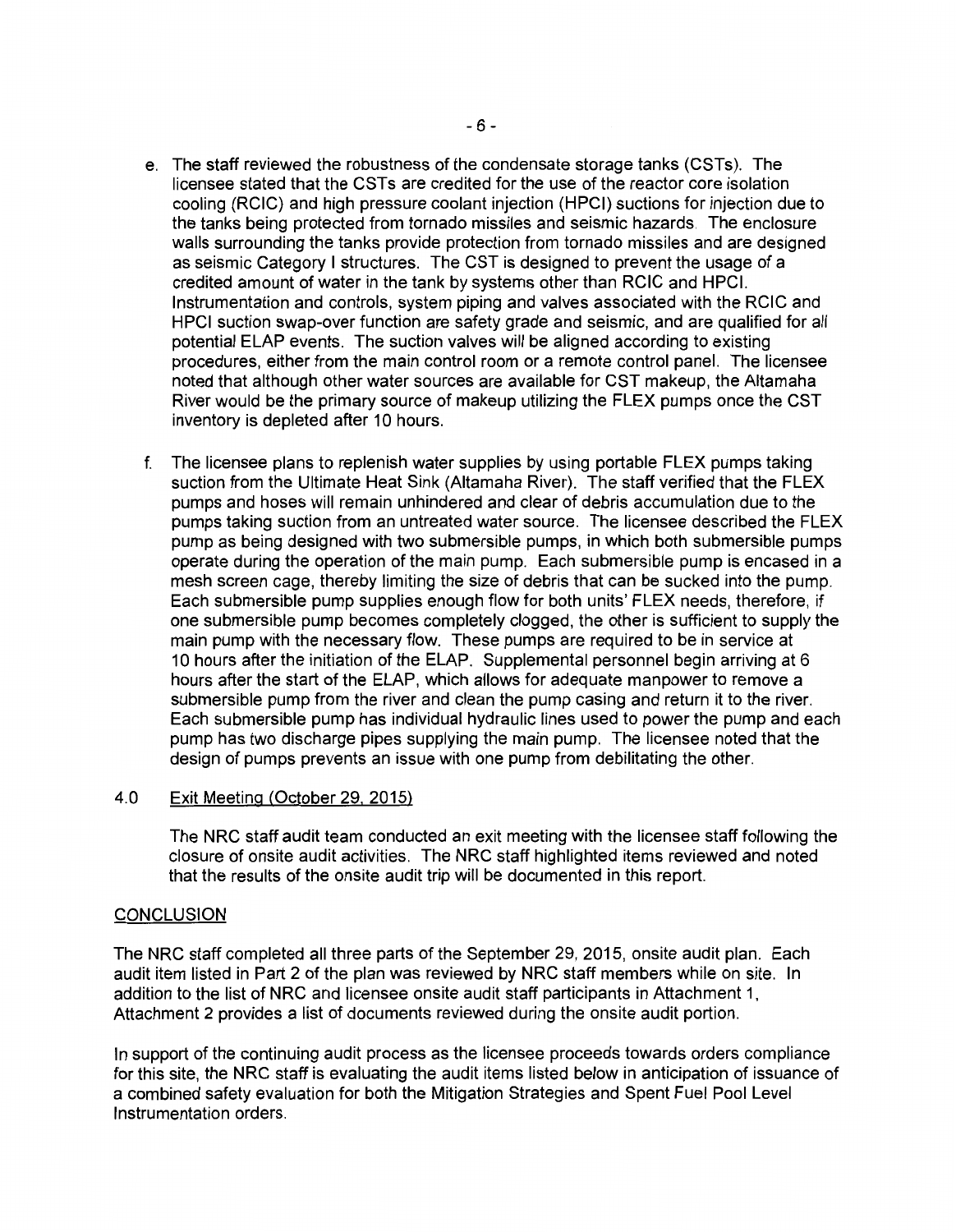- a. Interim Staff Evaluation (ISE) Open Items (Ols) and Confirmatory Items (Cls)
- b. Audit Questions (AQs)
- c. Licensee-identified Overall Integrated Plan (OIP) Open Items (Ols)
- d. Spent Fuel Pool Level Instrumentation Requests for Additional Information (RAls)
- e. Additional Safety Evaluation (SE) needed information

The attachments provide audit information as follows:

- a. Attachment 1: List of NRC staff and licensee staff audit participants
- b. Attachment 2: List of documents reviewed during the onsite audit

While this report notes the completion of the onsite portion of the audit per the audit plan dated September 29, 2015, the ongoing audit process continues as per the letters dated August 28, 2013, and March 26, 2014, to all licensees and construction permit holders for both orders.

Additionally, while this audit report provides a progress snapshot of the NRC staff's review of the licensee's OIPs, as supplemented, and as augmented in the audit process, the status and progress of the NRC staff's review may change based on licensee plan changes, resolution of generic issues, and other NRC staff concerns not previously documented. Changes in the NRC staff review will be communicated in the ongoing audit process.

Lastly, the licensee has identified open items that need to be completed to implement orders EA-12-049 and EA-12-051, and the staff expects that the licensee continue to provide updates on the status of the licensee identified open items in their 6-month updates or on the ePortal.

Attachments:

- 1. NRC and Licensee Staff Onsite Audit Participants
- 2. Onsite Audit Documents Reviewed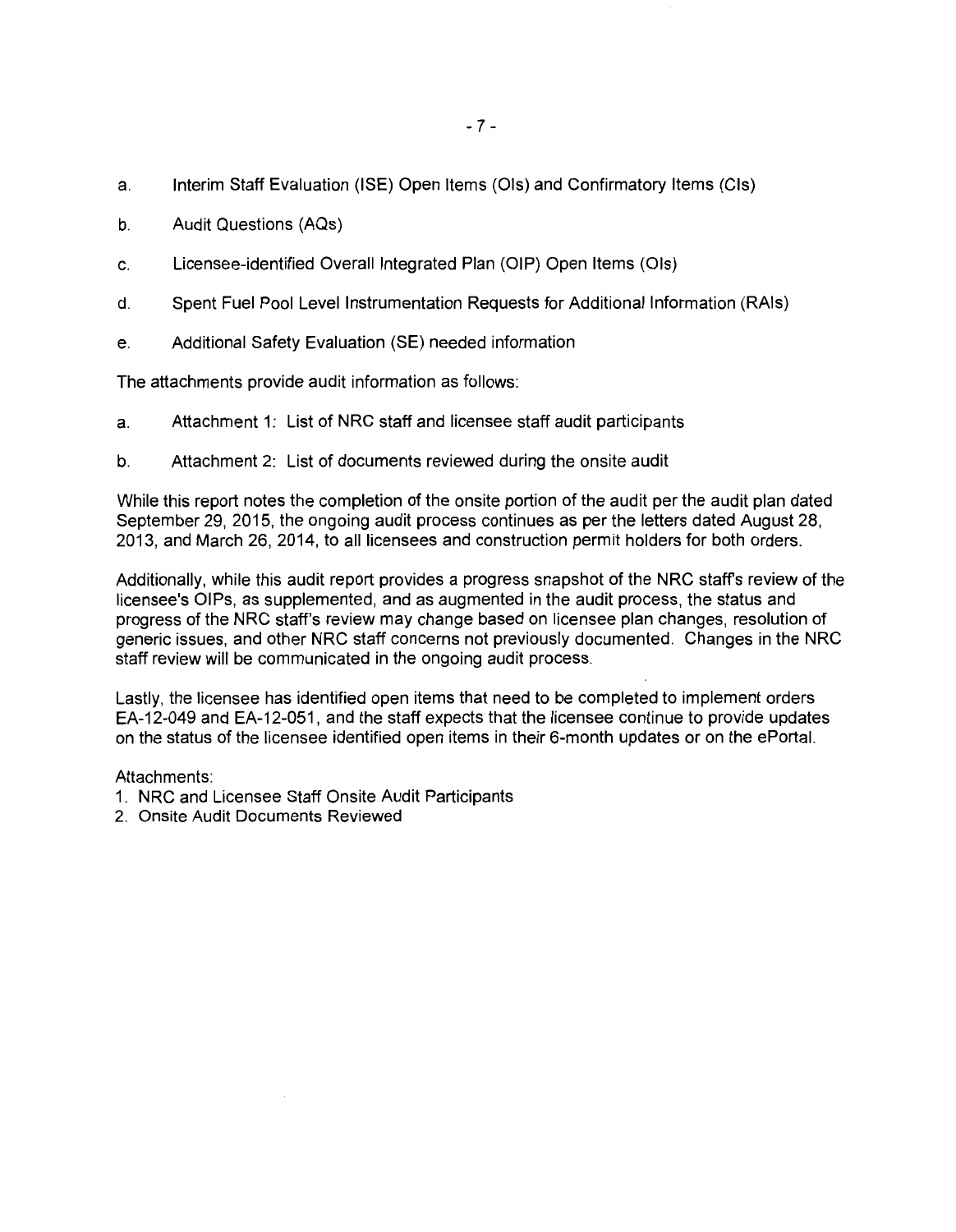# **Onsite Audit Participants**

# NRC Staff:

| Jason Paige       | NRR/JLD/JOMB | Josh Miller | NRR/JLD/JERB |
|-------------------|--------------|-------------|--------------|
| Garry Armstrong   | NRR/JLD/JCBB | Duc Nguyen  | NRR/JLD/JERB |
| Matthew McConnell | NRR/JLD/JERB | Bruce Heida | NRR/JLD/JCBB |

# Hatch Staff:

| David R. Vineyard        | <b>Site Vice President</b>                   |
|--------------------------|----------------------------------------------|
| Richard A. (Tony) Spring | <b>Plant Manager</b>                         |
| Robert J. Anderson       | Radiation Protection Manager                 |
| Andy Belcher             | Nuclear Oversight Manager - Site             |
| Anthony D. Giancatarino  | <b>Engineering Director</b>                  |
| Greg L. Johnson          | <b>Site Regulatory Affairs Manager</b>       |
| Daniel Adam Komm         | <b>Operations Director</b>                   |
| Keith D. Long            | Work Management Director                     |
| Jonathan M. Merritt      | <b>Site Security Management</b>              |
| Pat Swinson              | IT Manager                                   |
| AI M. Wheeler            | Site Project Manager                         |
| J. Derwood Tootle        | Severe Accident Management Manager           |
| Randy C. Bunt            | Corporate Severe Accident Management Manager |
| John M. Giddens          | Corporate Licensing Manager                  |
| Matthew R. Euten         | <b>Licensing Engineer</b>                    |
| Deep Ghosh               | Lead Engineer                                |
| <b>Brad Osterbuhr</b>    | Senior Engineer                              |
| John Cole                | Senior Engineer                              |
| Frank D. Sellers         | <b>Security Shift Lieutenant</b>             |
| <b>Blake Bolt</b>        | Work Week Manager                            |
| Lee S. Williams          | <b>Flex PM Writer/Contractor</b>             |
| David H. Giddens         | Flex Procedure Writer/ X-SRO/Contractor      |
| Ronnie D. Musgrove       | Flex Procedure Writer/X-SRO/Contractor       |
| Rob Brixey               | Training Procedure Writer/Contractor         |
| <b>April Perkins</b>     | Senior Engineer                              |
| <b>Bryan Hess</b>        | Bechtel/ Mechanical Design Supervisor        |
| <b>Josef Barrick</b>     | <b>Enercon/ Electrical Engineer</b>          |
| <b>Stacey Fredenberg</b> | Enercon/Lead Mechanical Engineer             |
| Norman Good              | Sargent & Lundy/ I&C Engineer                |
| Michael Hopman           | Bechtel/ Mechanical Design Engineer          |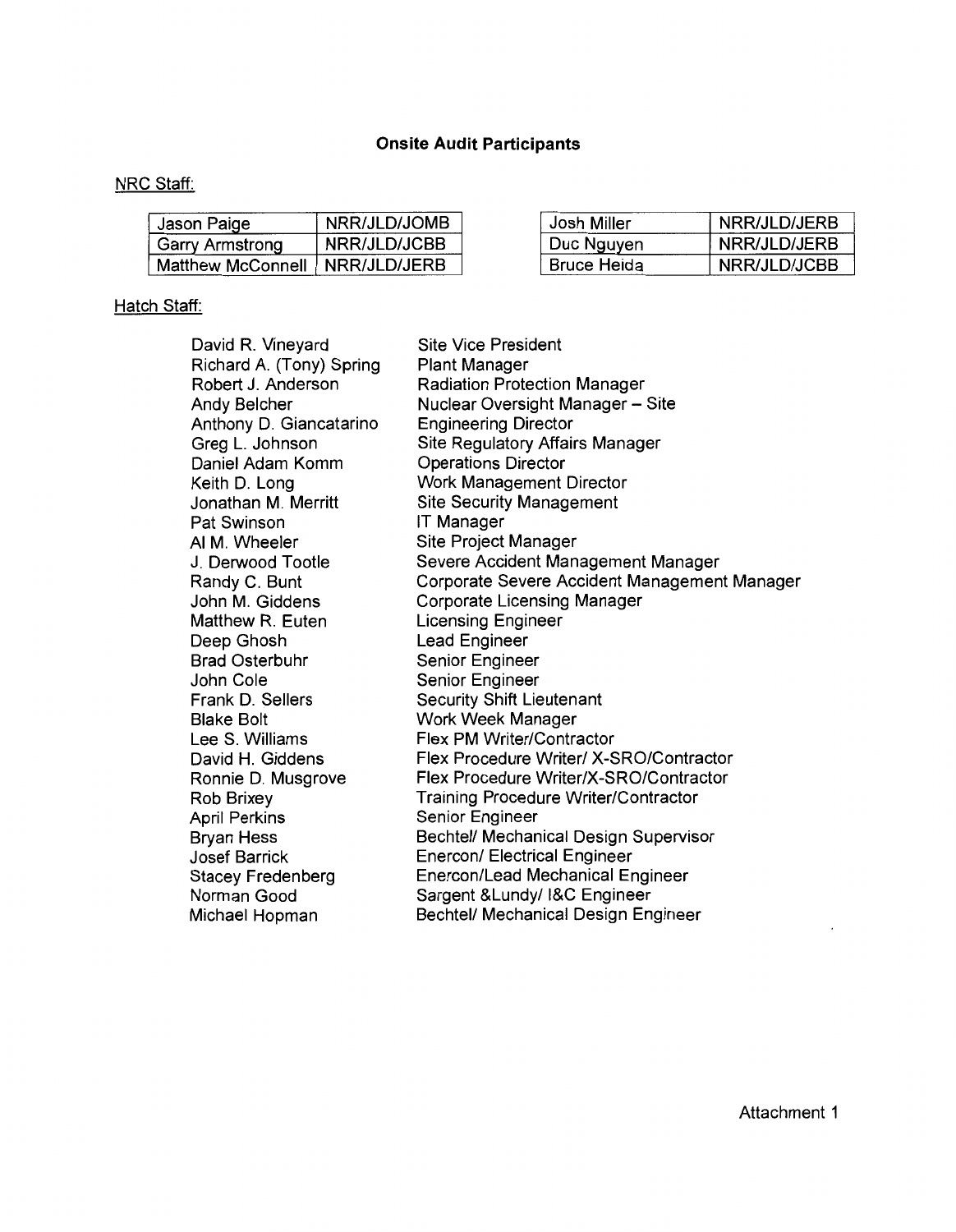### **Documents Reviewed**

- Calculation A-47402, 600V FLEX Diesel Generator Sizing Calculation, Revision 0
- Calculation A-47404, Phase 2 600V Alternate Power Subsystem Diesel Generator Cable Evaluation, Revision 0
- Calculation A-47407, Phase 2 Switchgear Room and Battery Rooms Ventilation Subsystems Sizing for Portable Diesel Generator and Cables, Revision 0
- Calculation A-47400, Pump Sizing Evaluation for Hatch Units 1 and 2 Core Cooling Phase 2, Revision 0
- Calculation A-47406, Diesel Fuel Transfer and Pump Sizing, Revision 0
- Calculation A-47429, On-site FLEX Equipment Fuel Consumption, Revision 0
- Calculation SMNH-12-032, Containment Analysis of FLEX Strategies, Revision 3
- Calculation SMNH-14-001, FLEX Battery Room Hydrogen Generation, Revision 1
- Calculation SENH-13-001, Station Battery Battery 1A SBO Extended Coping Time Study, Revision 1
- Calculation SENH-13-002, Station Battery Battery 1B SBO Extended Coping Time Study, Revision 1
- Calculation SENH-13-003, Station Battery Battery 2A SBO Extended Coping Time Study, Revision 1
- Calculation SENH-13-004, Station Battery Battery 2B SBO Extended Coping Time Study, Revision 1
- Calculation 31 EO-TSG-003-1, Extended Loss of AC Power (ELAP), Revision 1
- Calculation 31 EO-TSG-003-2, Extended Loss of AC Power (ELAP), Revision 1
- Procedure NMP-OS-019-261, Hatch Unit 1 SIG-1, 4160V Alternate Power, Revision 1
- Procedure NMP-OS-019-262, Hatch Unit 1 SIG-2, 600V Alternate Power, Revision 1
- Procedure NMP-OS-019-281, Hatch Unit 2 SIG-1, 4160V Alternate Power, Revision 1
- Procedure NMP-OS-019-222, Hatch Unit 2 SIG-2, 600V Alternate Power, Revision 1
- Document FHC-S-13-001 / X1AR50, Procurement Specification for the FLEX Equipment Storage Building for Edwin I. Hatch Nuclear Plant, Units 1 & 2, Revision 0
- Calculation SCNH-14-050, Qualification of FLEX Tornado Missile Protection for West Cableway Roof Slab Penetrations, Revision 0
- Procedure NMP-OS-019-254, Hatch Unit C Sig-11 Critical Instrumentation, Draft
- Procedure 34AB-Y22-002, Naturally Occurring Phenomena, Revision 2
- Document SNC476653, U1 FLEX Core Cooling, Revision O
- Document SNC467488, U2 FLEX Core Cooling, Revision 0
- Document SNC476666, U1 FLEX CST Makeup, Revision O
- Document SNC467489, U2 FLEX CST Makeup, Revision 0
- Vendor Document A-47460, FLEX Portable System FLEX Pump Vendor Manual, Revision 0
- Vendor Document A-47462, FLEX Portable System Phase 2 600V Diesel Generator Vendor Manual, Revision 0
- Calculation SMNH-13-002, RCIC Room Heat-Up Room Temperature During An Extended Loss of A/C Power, Revision 1
- Document A-47429, On-Site FLEX Equipment Fuel Consumption, Revision 0
- Calculation SNC467474 E003, "Edwin I. Hatch Nuclear Plant Unit No. 2 Single Line Diagram 600V Bus 2C & 2D," Proposed Revision 2